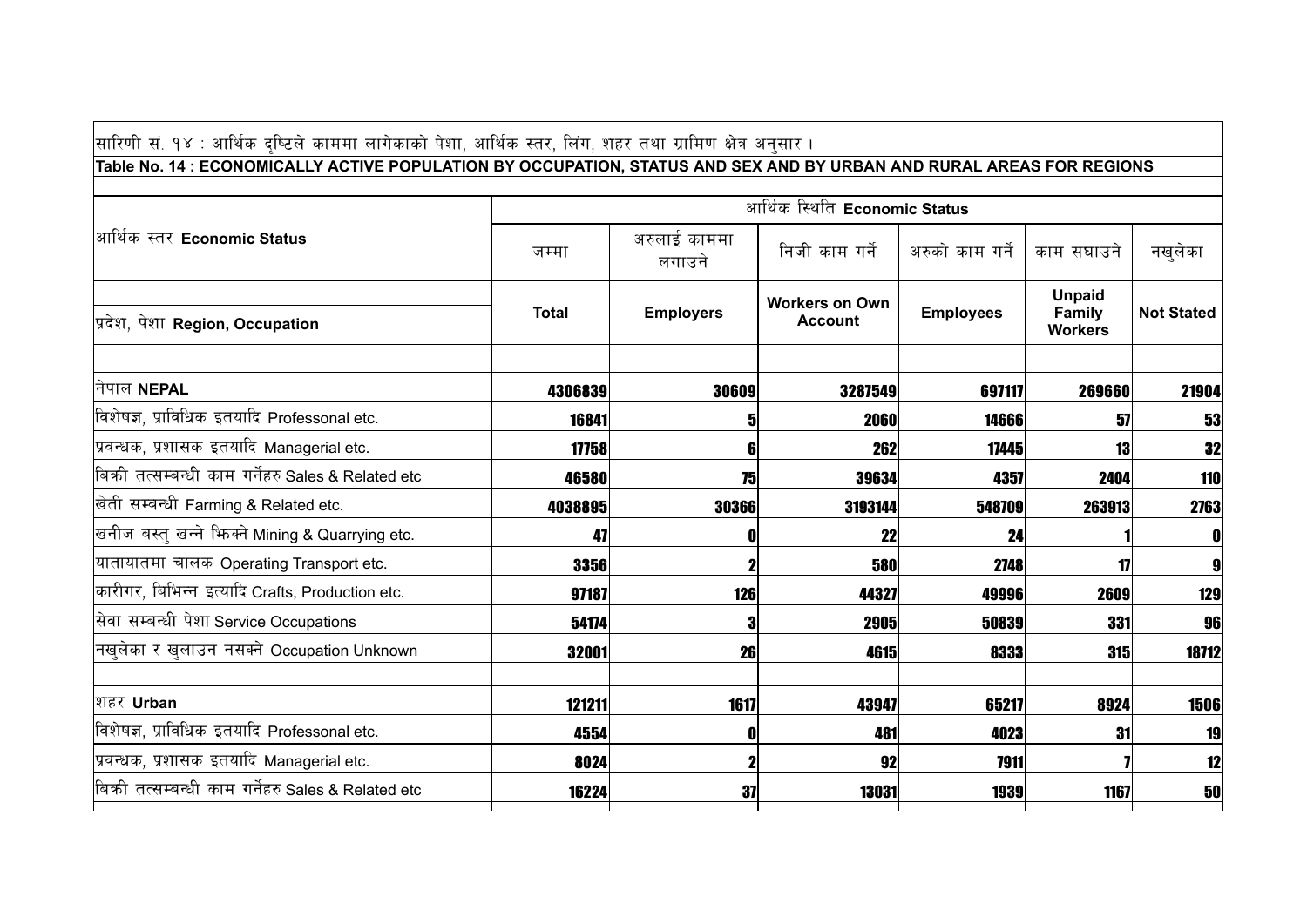| खिती सम्बन्धी Farming & Related etc.              | 44970   | 1516          | 21661       | 15094           | 6546       | 153          |
|---------------------------------------------------|---------|---------------|-------------|-----------------|------------|--------------|
| खनीज बस्तु खन्ने भिन्नने Mining & Quarrying etc.  |         | 0             |             |                 | 0          | O            |
| यातायातमा चालक Operating Transport etc.           | 1993    |               | 297         | 1677            | 14         | 3            |
| कारीगर, बिभिन्न इत्यादि Crafts, Production etc.   | 23766   | 55            | <b>7230</b> | 15493           | 942        | 46           |
| सेवा सम्बन्धी पेशा Service Occupations            | 18707   |               | 727         | 17778           | 172        | <b>28</b>    |
| नखुलेका र खुलाउन नसक्ने Occupation Unknown        | 2972    | 3             | 428         | 1301            | 45         | 1195         |
| ग्रामीण Rural                                     | 4185628 | 28992         | 3243602     | 631900          | 260736     | 20398        |
| विशेषज्ञ, प्राविधिक इतयादि Professonal etc.       | 12287   | 5             | 1579        | 10643           | 26         | 34           |
| प्रवन्धक, प्रशासक इतयादि Managerial etc.          | 9734    |               | 170         | 9534            |            | <b>20</b>    |
| बिकी तत्सम्बन्धी काम गर्नेहरु Sales & Related etc | 30356   | <b>38</b>     | 26603       | 2418            | 1237       | 60           |
| खेती सम्बन्धी Farming & Related etc.              | 3993925 | 28850         | 3171483     | 533615          | 257367     | 2610         |
| खनीज बस्तु खन्ने भिज्मे Mining & Quarrying etc.   | 46      | O             | 22          | 23              |            | O            |
| यातायातमा चालक Operating Transport etc.           | 1363    | O             | 283         | 1071            | 3          |              |
| कारीगर, बिभिन्न इत्यादि Crafts, Production etc.   | 73421   | $\mathbf{71}$ | 37097       | 34503           | 1667       | 83           |
| सेवा सम्बन्धी पेशा Service Occupations            | 35467   |               | 2178        | 33061           | 159        | 68           |
| नखुलेका र खुलाउन नसक्ने Occupation Unknown        | 29029   | 23            | 4187        | 7032            | <b>270</b> | 17517        |
| पूर्व पहाड Eastern Hills                          | 871985  | 1148          | 749755      | 56528           | 60622      | 3932         |
| विशेषज्ञ, प्राविधिक इतयादि Professonal etc.       | 1673    |               | 128         | 1536            |            |              |
| प्रवन्धक, प्रशासक इतयादि Managerial etc.          | 1171    | $\mathbf 0$   | 23          | 1148            | 0          | O            |
| बिकी तत्सम्बन्धी काम गर्नेहरु Sales & Related etc | 3705    | 3             | 3354        | 201             | 133        | 14           |
| खिती सम्बन्धी Farming & Related etc.              | 842143  | 1142          | 736373      | 43636           | 60085      | 907          |
| खनीज बस्तु खन्ने भिज्म्ने Mining & Quarrying etc. | 10      |               |             |                 |            | O            |
|                                                   | 85      | $\mathbf{0}$  | 32          | $\overline{52}$ |            | $\mathbf{0}$ |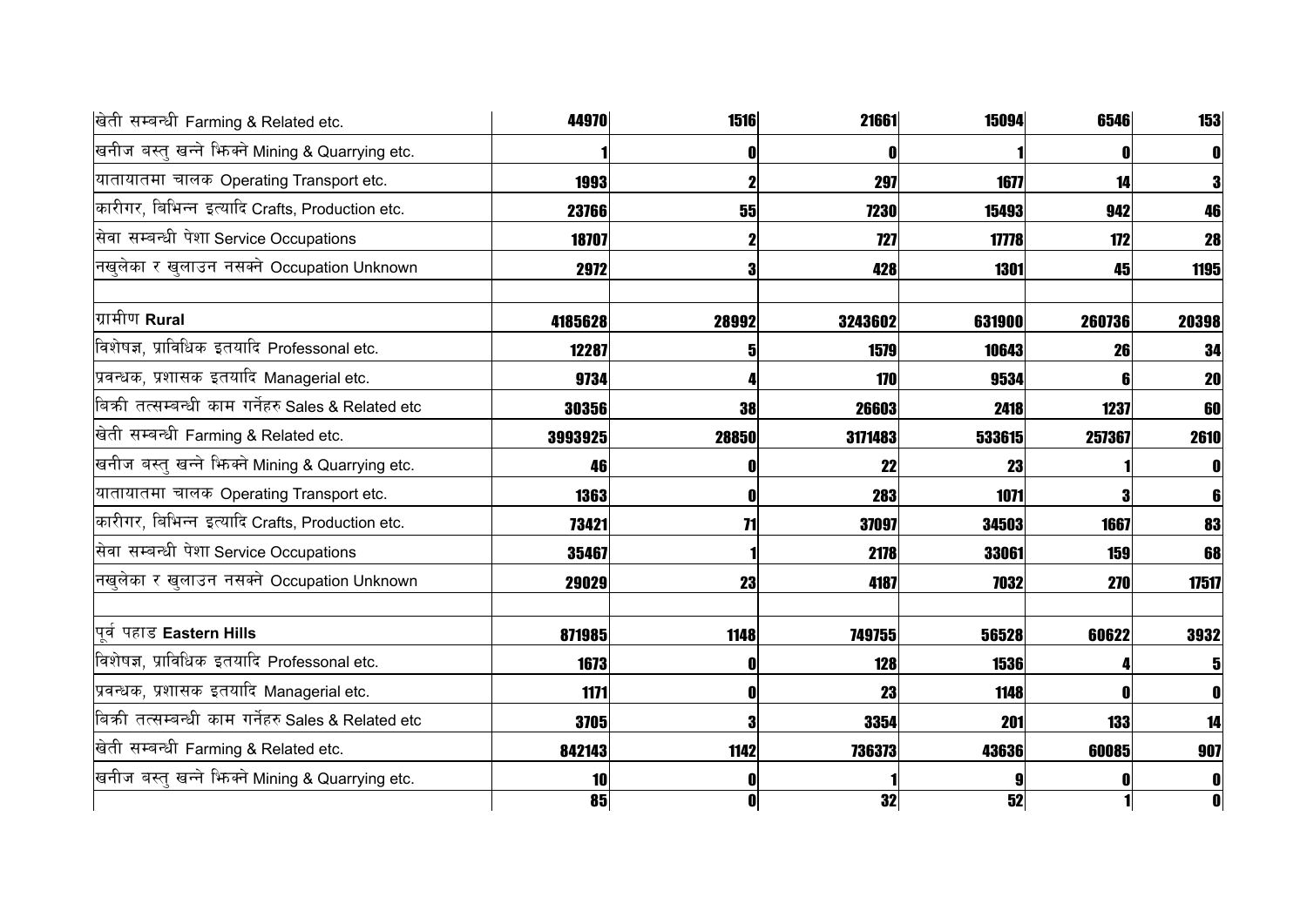| यातायातमा चालक Operating Transport etc.           |        |      |        |            |                |      |
|---------------------------------------------------|--------|------|--------|------------|----------------|------|
| कारीगर, बिभिन्न इत्यादि Crafts, Production etc.   | 14877  |      | 9292   | 5209       | 359            | 16   |
| सेवा सम्बन्धी पेशा Service Occupations            | 3886   |      | 74     | 3796       |                | 11   |
| नखलेका र खुलाउन नसक्ने Occupation Unknown         | 4435   | 2    | 478    | 941        | 35             | 2979 |
| शहर Urban                                         | 1808   |      | 1326   | 422        | 45             | 14   |
| विशेषज्ञ, प्राविधिक इतयादि Professonal etc.       | 57     |      | 14     | 43         |                |      |
| प्रवन्धक, प्रशासक इतयादि Managerial etc.          | 20     |      |        | 20         |                |      |
| बिकी तत्सम्बन्धी काम गर्नेहरु Sales & Related etc | 520    |      | 489    | 16         | g              |      |
| खिती सम्बन्धी Farming & Related etc.              | 1022   |      | 750    | 238        | 33             |      |
| खनीज बस्तु खन्ने भिनको Mining & Quarrying etc.    |        |      |        |            |                |      |
| यातायातमा चालक Operating Transport etc.           |        |      |        | 3          |                |      |
| कारीगर, बिभिन्न इत्यादि Crafts, Production etc.   | 94     |      | 55     | 37         |                |      |
| सेवा सम्बन्धी पेशा Service Occupations            | 50     |      | 9      | 41         |                |      |
| नखुलेका र खुलाउन नसक्ने Occupation Unknown        | 41     |      |        | 24         |                | 8    |
| ग्रामीण Rural                                     | 870177 | 1147 | 748429 | 56106      | 60577          | 3918 |
| विशेषज्ञ, प्राविधिक इतयादि Professonal etc.       | 1616   |      | 114    | 1493       |                |      |
| प्रवन्धक, प्रशासक इतयादि Managerial etc.          | 1151   |      | 23     | 1128       |                |      |
| बिकी तत्सम्बन्धी काम गर्नेहरु Sales & Related etc | 3185   |      | 2865   | <b>185</b> | 124            |      |
| खेती सम्बन्धी Farming & Related etc.              | 841121 | 1141 | 735623 | 43398      | 60052          | 907  |
| खनीज बस्तु खन्ने भिन्क्ने Mining & Quarrying etc. | 10     |      |        |            |                |      |
| यातायातमा चालक Operating Transport etc.           | 81     |      | 31     | 49         |                |      |
| कारीगर, बिभिन्न इत्यादि Crafts, Production etc.   | 14783  |      | 9237   | 5172       | 357            | 16   |
|                                                   | 3836   |      | 65     | 3755       | 5 <sub>l</sub> | 11   |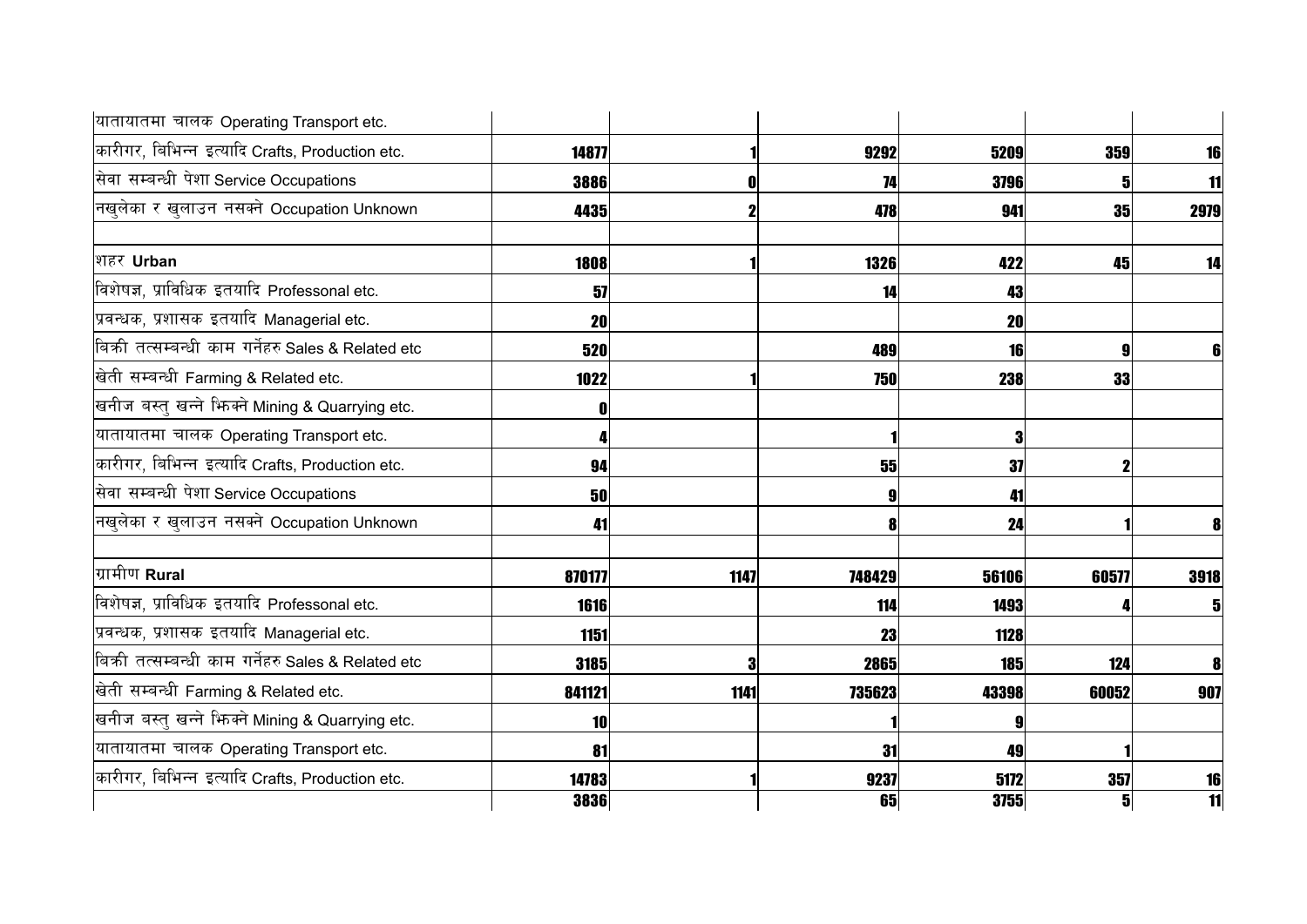| सेवा सम्बन्धी पेशा Service Occupations              |       |     |       |      |      |      |
|-----------------------------------------------------|-------|-----|-------|------|------|------|
| नखुलेका र खुलाउन नसक्ने Occupation Unknown          | 4394  | 2   | 470   | 917  | 34   | 2971 |
| पूर्व भित्री मदेश Eastern Inner Terai               | 98749 | 189 | 85079 | 6987 | 6184 | 310  |
| विशेषज्ञ, प्राविधिक इतयादि Professonal etc.         | 91    |     |       | 88   |      |      |
| प्रवन्धक, प्रशासक इतयादि Managerial etc.            | 131   | O   |       | 131  |      |      |
| बिक्री तत्सम्बन्धी काम गर्नेहरु Sales & Related etc | 101   |     | 95    |      |      |      |
| खेती सम्बन्धी Farming & Related etc.                | 97216 | 189 | 84633 | 6219 | 6170 |      |
| खनीज बस्तु खन्ने भिज्म्ने Mining & Quarrying etc.   |       |     |       |      |      |      |
| यातायातमा चालक Operating Transport etc.             |       |     |       |      |      |      |
| कारीगर, बिभिन्न इत्यादि Crafts, Production etc.     | 501   |     | 304   | 186  | 10   |      |
| सेवा सम्बन्धी पेशा Service Occupations              | 334   |     |       | 328  |      |      |
| नखुलेका र खुलाउन नसक्ने Occupation Unknown          | 370   | N   | 34    | 32   | 0    | 304  |
| शहर Urban                                           | 0     | 0   | n     | O    | n    | O    |
| विशेषज्ञ, प्राविधिक इतयादि Professonal etc.         |       |     |       |      |      |      |
| प्रवन्धक, प्रशासक इतयादि Managerial etc.            |       |     |       |      |      |      |
| बिकी तत्सम्बन्धी काम गर्नेहरु Sales & Related etc   |       |     |       |      |      |      |
| खेती सम्बन्धी Farming & Related etc.                |       |     |       |      |      |      |
| खनीज बस्तु खन्ने भिन्न्ने Mining & Quarrying etc.   |       |     |       |      |      |      |
| यातायातमा चालक Operating Transport etc.             |       |     |       |      |      |      |
| कारीगर, बिभिन्न इत्यादि Crafts, Production etc.     |       |     |       |      |      |      |
| सेवा सम्बन्धी पेशा Service Occupations              |       |     |       |      |      |      |
| नखुलेका र खुलाउन नसक्ने Occupation Unknown          |       |     |       |      |      |      |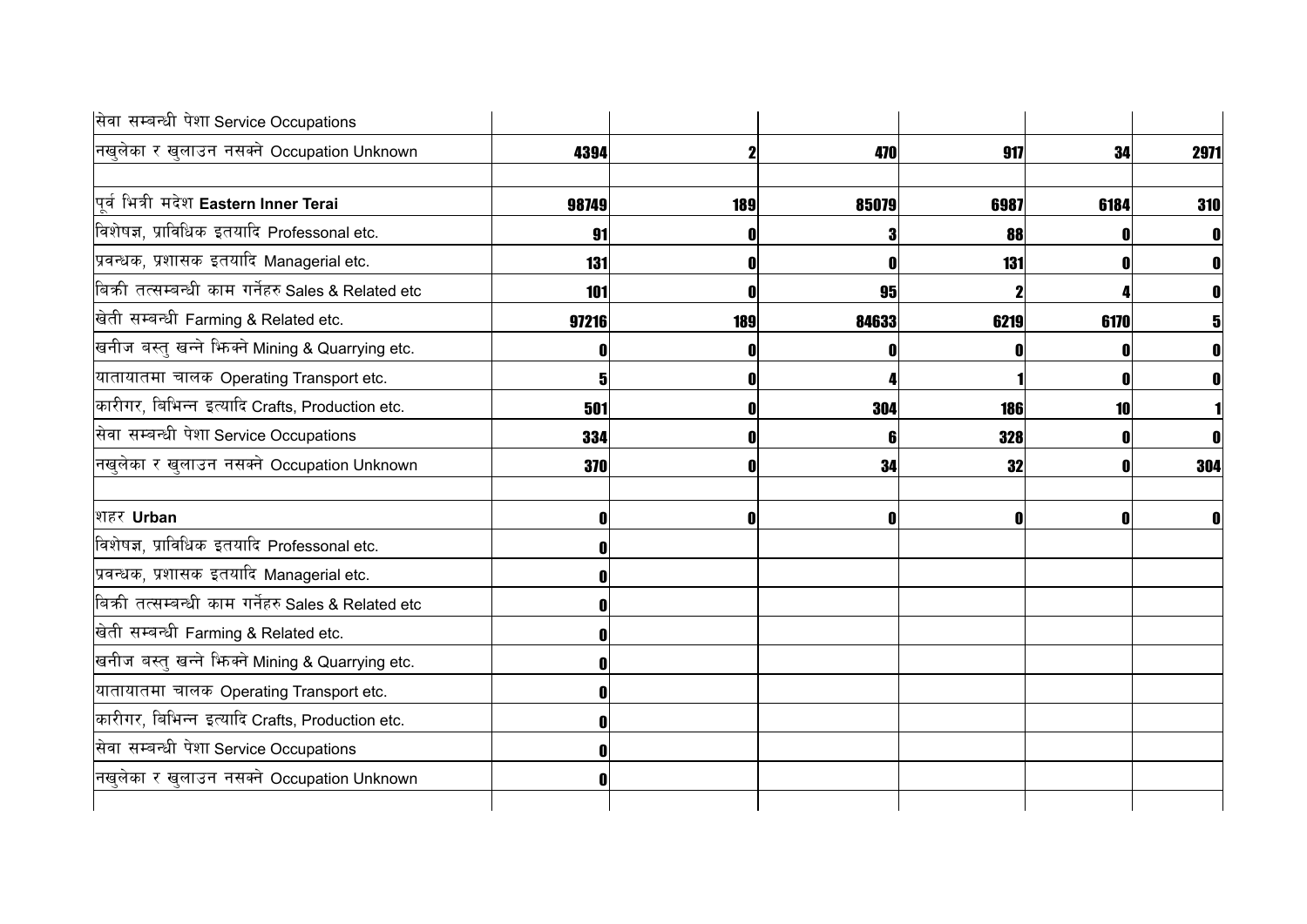| ग्रामीण Rural                                     | 98749  | 189   | 85079  | 6987   | 6184       | 310  |
|---------------------------------------------------|--------|-------|--------|--------|------------|------|
| विशेषज्ञ, प्राविधिक इतयादि Professonal etc.       | 91     |       |        | 88     |            |      |
| प्रवन्धक, प्रशासक इतयादि Managerial etc.          | 131    |       |        | 131    |            |      |
| बिकी तत्सम्बन्धी काम गर्नेहरु Sales & Related etc | 101    |       | 95     |        |            |      |
| खेती सम्बन्धी Farming & Related etc.              | 97216  | 189   | 84633  | 6219   | 6170       | 5    |
| खनीज बस्तु खन्ने भिन्क्ने Mining & Quarrying etc. | 0      |       |        |        |            |      |
| यातायातमा चालक Operating Transport etc.           |        |       |        |        |            |      |
| कारीगर, बिभिन्न इत्यादि Crafts, Production etc.   | 501    |       | 304    | 186    | 10         |      |
| सेवा सम्बन्धी पेशा Service Occupations            | 334    |       | 6      | 328    |            |      |
| नखुलेका र खुलाउन नसक्ने Occupation Unknown        | 370    |       | 34     | 32     |            | 304  |
| पूर्व तराई Eastern Terai                          | 899645 | 17704 | 447463 | 352938 | 77113      | 4427 |
| विशेषज्ञ, प्राविधिक इतयादि Professonal etc.       | 5793   |       | 857    | 4906   | 10         | 16   |
| प्रवन्धक, प्रशासक इतयादि Managerial etc.          | 3366   | 5     | 139    | 3215   | 3          |      |
| बिकी तत्सम्बन्धी काम गर्नेहरु Sales & Related etc | 16708  | 42    | 13744  | 2160   | 730        | 32   |
| खेती सम्बन्धी Farming & Related etc.              | 822658 | 17571 | 422775 | 305967 | 75691      | 654  |
| खनीज बस्तु खन्ने भिज्म्ने Mining & Quarrying etc. |        |       |        |        | 0          | O    |
| यातायातमा चालक Operating Transport etc.           | 1337   |       | 224    | 1103   | 5          |      |
| कारीगर, बिभिन्न इत्यादि Crafts, Production etc.   | 24868  | 62    | 6889   | 17467  | 393        | 57   |
| सेवा सम्बन्धी पेशा Service Occupations            | 15994  |       | 1515   | 14362  | 108        |      |
| नखुलेका र खुलाउन नसक्ने Occupation Unknown        | 8920   | 17    | 1319   | 3758   | 173        | 3653 |
| शहर Urban                                         | 29283  | 934   | 8855   | 18403  | <b>745</b> | 346  |
| विशेषज्ञ, प्राविधिक इतयादि Professonal etc.       | 944    |       | 92     | 846    |            |      |
|                                                   |        |       |        |        |            |      |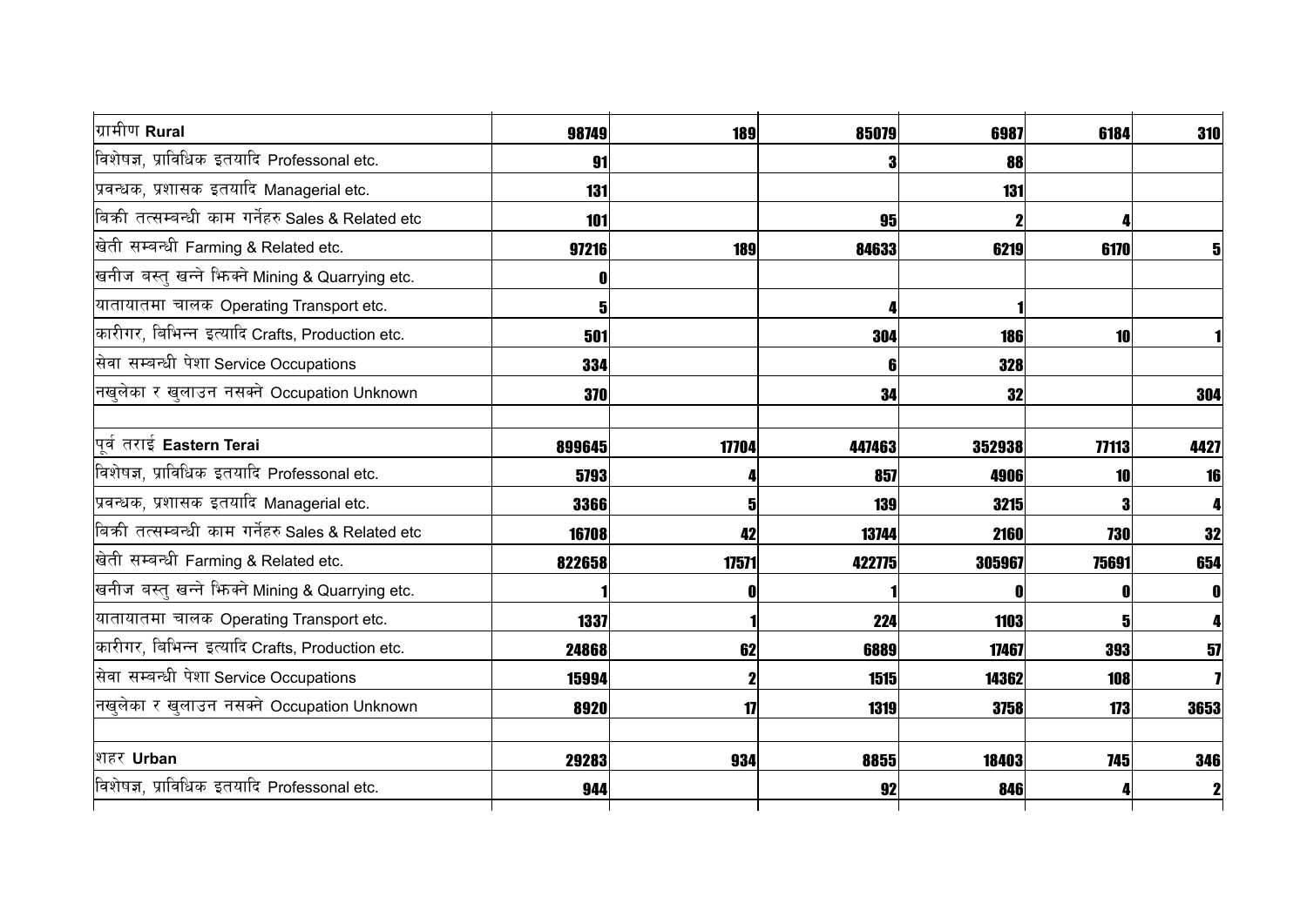| प्रवन्धक, प्रशासक इतयादि Managerial etc.          | 1361       |             | 50     | 1308   |                  |      |
|---------------------------------------------------|------------|-------------|--------|--------|------------------|------|
| बिकी तत्सम्बन्धी काम गर्नेहरु Sales & Related etc | 4302       | 19          | 3156   | 875    | 238              | 14   |
| खेती सम्बन्धी Farming & Related etc.              | 9416       | 883         | 4158   | 3982   | 388              | 5    |
| खनीज बस्तु खन्ने भिन्क्ने Mining & Quarrying etc. |            |             |        |        |                  |      |
| यातायातमा चालक Operating Transport etc.           | <b>712</b> |             | 90     | 618    | 3                |      |
| कारीगर, बिभिन्न इत्यादि Crafts, Production etc.   | 7731       | 26          | 907    | 6697   | 70               | 31   |
| सेवा सम्बन्धी पेशा Service Occupations            | 3854       |             | 293    | 3533   | 22               | 4    |
| नखुलेका र खुलाउन नसक्ने Occupation Unknown        | 963        | $\mathbf 2$ | 109    | 544    | 19               | 289  |
| ग्रामीण Rural                                     | 870362     | 16770       | 438608 | 334535 | 76368            | 4081 |
| विशेषज्ञ, प्राविधिक इतयादि Professonal etc.       | 4849       |             | 765    | 4060   | 61               | 14   |
| प्रवन्धक, प्रशासक इतयादि Managerial etc.          | 2005       |             | 89     | 1907   | 2                | 3    |
| बिकी तत्सम्बन्धी काम गर्नेहरु Sales & Related etc | 12406      | 23          | 10588  | 1285   | 492              | 18   |
| खेती सम्बन्धी Farming & Related etc.              | 813242     | 16688       | 418617 | 301985 | 75303            | 649  |
| खनीज बस्तु खन्ने भिनको Mining & Quarrying etc.    |            |             |        |        |                  |      |
| यातायातमा चालक Operating Transport etc.           | 625        |             | 134    | 485    | $\boldsymbol{2}$ |      |
| कारीगर, बिभिन्न इत्यादि Crafts, Production etc.   | 17137      | 36          | 5982   | 10770  | 323              | 26   |
| सेवा सम्बन्धी पेशा Service Occupations            | 12140      |             | 1222   | 10829  | 86               | 3    |
| नखुलेका र खुलाउन नसक्ने Occupation Unknown        | 7957       | 15          | 1210   | 3214   | 154              | 3364 |
| काठमाडौँ उपत्यका Kathmandu Valley                 | 194068     | 716         | 111553 | 64506  | 16360            | 933  |
| विशेषज्ञ, प्राविधिक इतयादि Professonal etc.       | 4222       |             | 409    | 3758   | 32               | 23   |
| प्रवन्धक, प्रशासक इतयादि Managerial etc.          | 8613       |             | 48     | 8542   | 6                | 16   |
| बिकी तत्सम्बन्धी काम गर्नेहरु Sales & Related etc | 11929      | 15          | 9702   | 1073   | 1108             | 31   |
| खिती सम्बन्धी Farming & Related etc.              | 126958     | 675         | 92898  | 19130  | 14080            | 175  |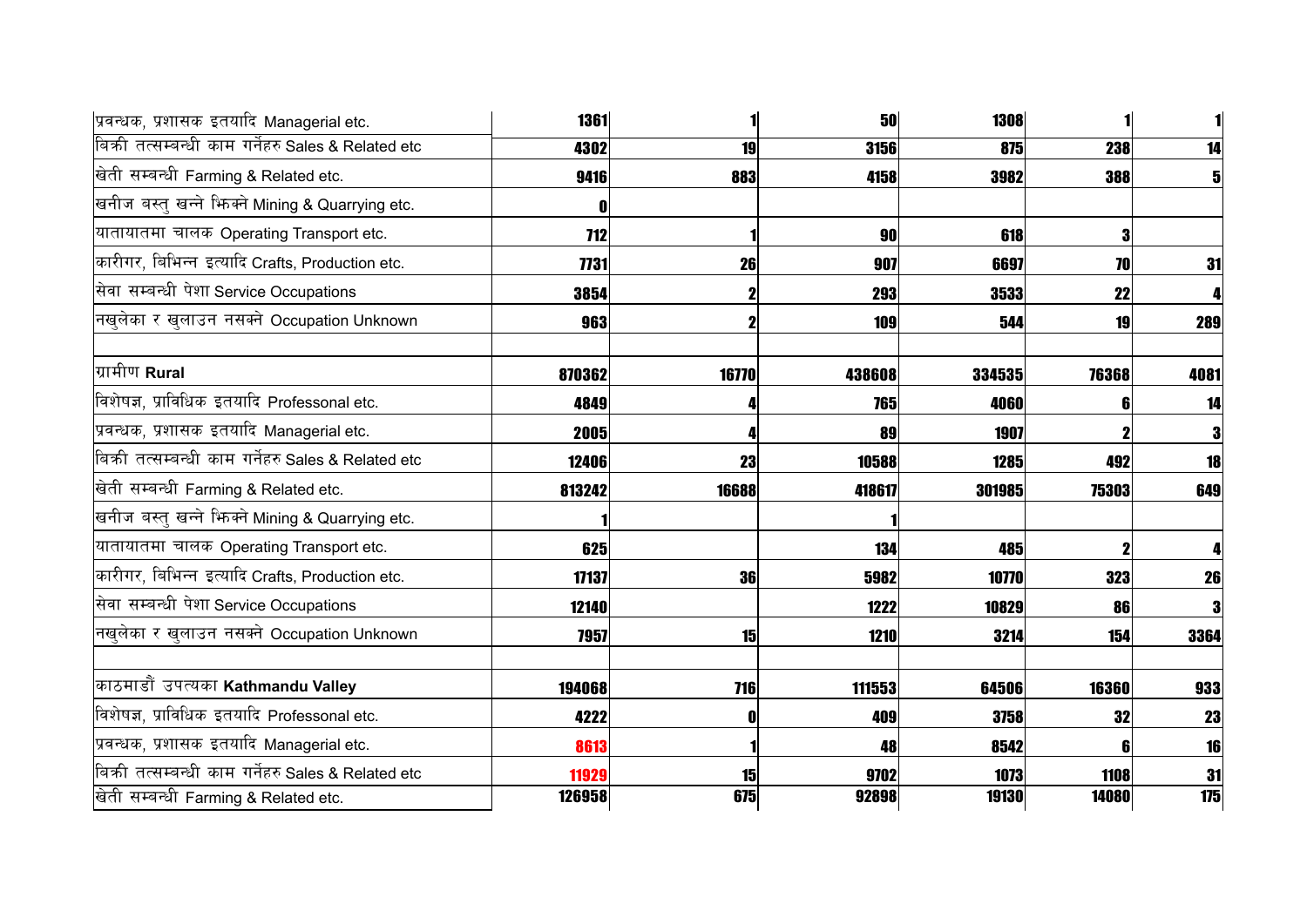| खनीज बस्तु खन्ने भिन्न्ने Mining & Quarrying etc.   | 26     | 0   | 19    | ĥ     |      |     |
|-----------------------------------------------------|--------|-----|-------|-------|------|-----|
| यातायातमा चालक Operating Transport etc.             | 1460   | 0   | 172   | 1273  | 11   |     |
| कारीगर, बिभिन्न इत्यादि Crafts, Production etc.     | 18487  | 24  | 7181  | 10310 | 945  | 27  |
| सेवा सम्बन्धी पेशा Service Occupations              | 19324  | 0   | 502   | 18641 | 155  | 26  |
| नखुलेका र खुलाउन नसक्ने Occupation Unknown          | 3049   |     | 622   | 1773  | 22   | 631 |
| शहर Urban                                           | 80627  | 506 | 29104 | 42426 | 7936 | 655 |
| विशेषज्ञ, प्राविधिक इतयादि Professonal etc.         | 3224   |     | 309   | 2872  | 26   | 17  |
| प्रवन्धक, प्रशासक इतयादि Managerial etc.            | 6171   |     | 40    | 6113  |      | 11  |
| बिक्री तत्सम्बन्धी काम गर्नेहरु Sales & Related etc | 9096   | 15  | 7290  | 898   | 869  | 24  |
| खिती सम्बन्धी Farming & Related etc.                | 31980  | 467 | 15064 | 10323 | 6010 | 116 |
| खनीज बस्तु खन्ने भिज्म्ने Mining & Quarrying etc.   |        |     |       |       |      |     |
| यातायातमा चालक Operating Transport etc.             | 1197   |     | 157   | 1026  | 11   |     |
| कारीगर, बिभिन्न इत्यादि Crafts, Production etc.     | 14137  | 22  | 5582  | 7668  | 851  | 14  |
| सेवा सम्बन्धी पेशा Service Occupations              | 13525  |     | 397   | 12959 | 145  | 24  |
| नखुलेका र खुलाउन नसक्ने Occupation Unknown          | 1296   |     | 265   | 566   | 18   | 446 |
| ग्रामीण Rural                                       | 113441 | 210 | 82449 | 22080 | 8424 | 278 |
| विशेषज्ञ, प्राविधिक इतयादि Professonal etc.         | 998    |     | 100   | 886   |      |     |
| प्रवन्धक, प्रशासक इतयादि Managerial etc.            | 2442   |     |       | 2429  |      |     |
| बिकी तत्सम्बन्धी काम गर्नेहरु Sales & Related etc   | 2833   |     | 2412  | 175   | 239  |     |
| खेती सम्बन्धी Farming & Related etc.                | 94978  | 208 | 77834 | 8807  | 8070 | 59  |
| खनीज बस्तु खन्ने भिन्नमे Mining & Quarrying etc.    | 25     |     | 19    |       |      |     |
| यातायातमा चालक Operating Transport etc.             | 263    |     | 15    | 247   |      |     |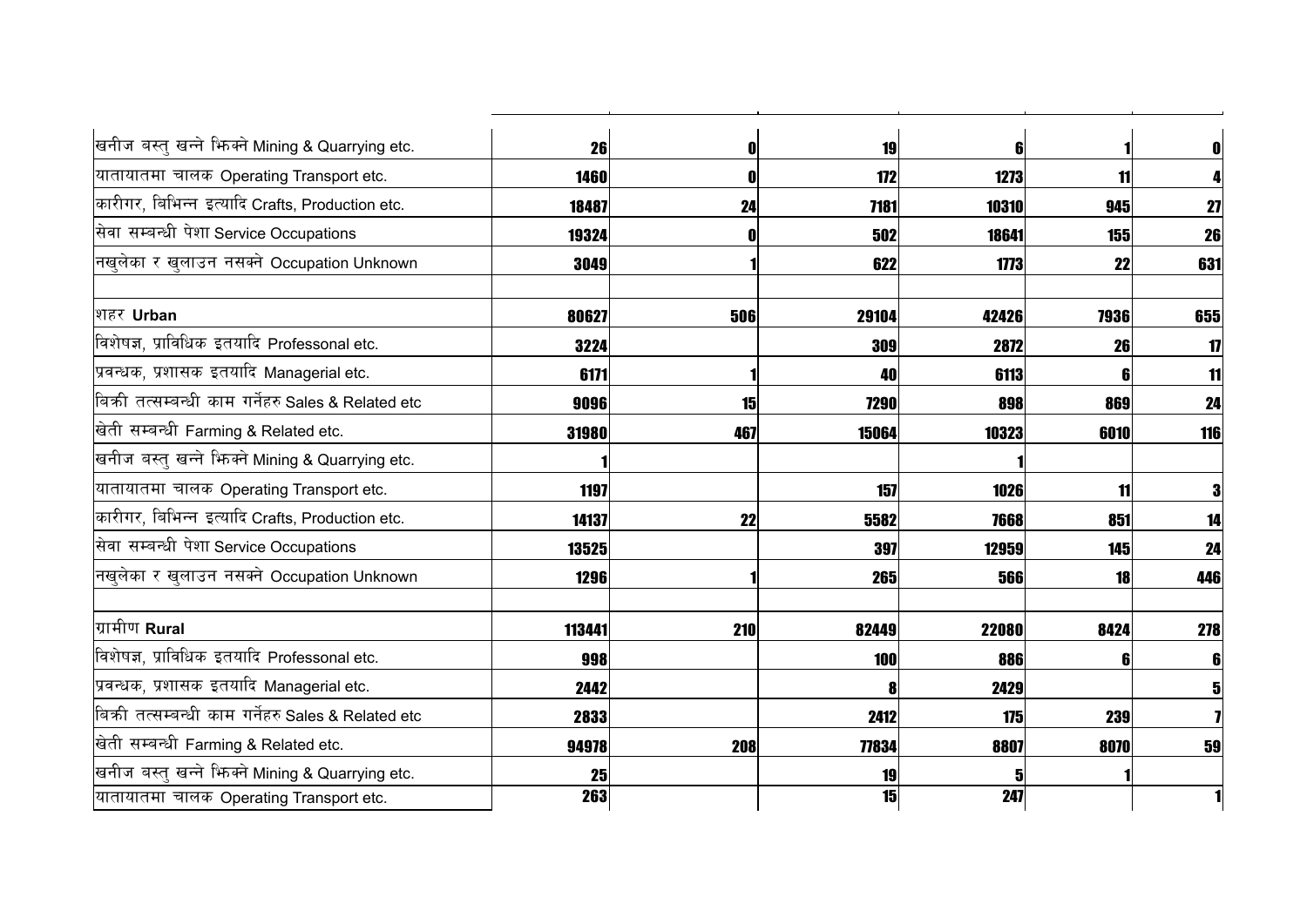| कारीगर, बिभिन्न इत्यादि Crafts, Production etc.     |                 |     |           |       |       |            |
|-----------------------------------------------------|-----------------|-----|-----------|-------|-------|------------|
|                                                     | 4350            |     | 1599      | 2642  | 94    | 13         |
| सेवा सम्बन्धी पेशा Service Occupations              | 5799            |     | 105       | 5682  | 10    |            |
| नखुलेका र खुलाउन नसक्ने Occupation Unknown          | 1753            |     | 357       | 1207  |       | <b>185</b> |
| पिश्चिम पहाड Western Hills                          | 930475          | 628 | 838972    | 48016 | 37346 | 5513       |
| विशेषज्ञ, प्राविधिक इतयादि Professonal etc.         | 1919            |     | 174       | 1738  |       |            |
| प्रवन्धक, प्रशासक इतयादि Managerial etc.            | 1248            |     | 13        | 1232  | 0     |            |
| बिक्री तत्सम्बन्धी काम गर्नेहरु Sales & Related etc | 4451            |     | 4127      | 241   | 76    | 3          |
| खिती सम्बन्धी Farming & Related etc.                | 899410          | 611 | 826319    | 34936 | 36964 | 580        |
| खनीज बस्तु खन्ने भिनको Mining & Quarrying etc.      |                 |     |           |       |       |            |
| यातायातमा चालक Operating Transport etc.             | $\overline{11}$ |     | 25        | 46    |       |            |
| कारीगर, बिभिन्न इत्यादि Crafts, Production etc.     | 13595           | 13  | 7485      | 5803  | 288   |            |
| सेवा सम्बन्धी पेशा Service Occupations              | 3588            |     | 92        | 3473  | 8     | 15         |
| नखुलेका र खुलाउन नसक्ने Occupation Unknown          | 6190            | Λ   | 737       | 544   | 9     | 4900       |
| शिहर Urban                                          | 3918            |     | 2221      | 1260  | 91    | 345        |
| विशेषज्ञ, प्राविधिक इतयादि Professonal etc.         | 141             |     | 34        | 107   |       |            |
| प्रवन्धक, प्रशासक इतयादि Managerial etc.            | 187             |     |           | 186   |       |            |
| बिक्री तत्सम्बन्धी काम गर्नेहरु Sales & Related etc | 664             |     | 587       | 68    | 9     |            |
| खिती सम्बन्धी Farming & Related etc.                | 1650            |     | 1280      | 297   | 72    |            |
| खनीज बस्तु खन्ने भिनको Mining & Quarrying etc.      | n               |     |           |       |       |            |
| यातायातमा चालक Operating Transport etc.             | 3               |     |           | 2     |       |            |
| कारीगर, बिभिन्न इत्यादि Crafts, Production etc.     | 558             |     | 285       | 270   |       |            |
| सिवा सम्बन्धी पेशा Service Occupations              | 339             |     | <b>20</b> | 317   |       |            |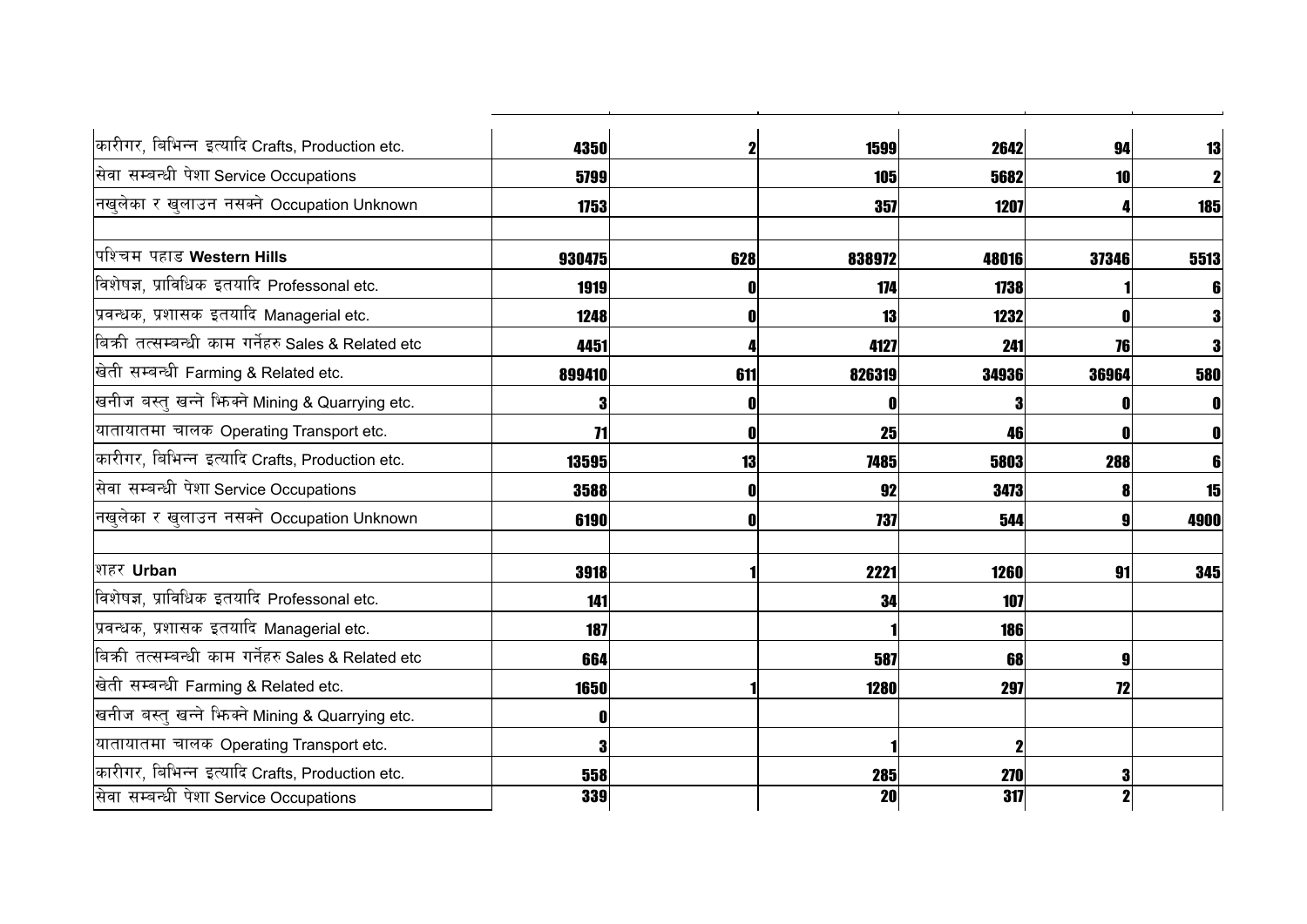| नखुलेका र खुलाउन नसक्ने Occupation Unknown        | 376    |      | 13     | 13    | $\mathbf{5}$ | 345  |
|---------------------------------------------------|--------|------|--------|-------|--------------|------|
| ग्रामीण Rural                                     | 926557 | 627  | 836751 | 46756 | 37255        | 5168 |
| विशेषज्ञ, प्राविधिक इतयादि Professonal etc.       | 1778   |      | 140    | 1631  |              | 6    |
| प्रवन्धक, प्रशासक इतयादि Managerial etc.          | 1061   |      | 12     | 1046  |              | 3    |
| बिकी तत्सम्बन्धी काम गर्नेहरु Sales & Related etc | 3787   |      | 3540   | 173   | 67           | 3    |
| खेती सम्बन्धी Farming & Related etc.              | 897760 | 610  | 825039 | 34639 | 36892        | 580  |
| खनीज बस्तु खन्ने भििक्ने Mining & Quarrying etc.  | З      |      |        | 3     |              |      |
| यातायातमा चालक Operating Transport etc.           | 68     |      | 24     | 44    |              |      |
| कारीगर, बिभिन्न इत्यादि Crafts, Production etc.   | 13037  | 13   | 7200   | 5533  | 285          |      |
| सेवा सम्बन्धी पेशा Service Occupations            | 3249   |      | 12     | 3156  |              | 15   |
| नखुलेका र खुलाउन नसक्ने Occupation Unknown        | 5814   |      | 724    | 531   |              | 4555 |
| सिद्र पश्चिम पहाड Far Western Hills               | 849106 | 2533 | 773403 | 31998 | 36771        | 4401 |
| विशेषज्ञ, प्राविधिक इतयादि Professonal etc.       | 1592   |      | 312    | 1274  |              | 0    |
| प्रवन्धक, प्रशासक इतयादि Managerial etc.          | 1168   |      | 10     | 1154  |              |      |
| बिकी तत्सम्बन्धी काम गर्नेहरु Sales & Related etc | 2399   |      | 2266   | 85    | 47           |      |
| खेती सम्बन्धी Farming & Related etc.              | 819819 | 2519 | 760251 | 20730 | 36239        | 80   |
| खनीज बस्तु खन्ने भिनको Mining & Quarrying etc.    |        | 0    | ſ      |       | 0            | O    |
| यातायातमा चालक Operating Transport etc.           | 43     | 0    | 37     | ĥ     | n            | O    |
| कारीगर, बिभिन्न इत्यादि Crafts, Production etc.   | 16423  | g    | 9702   | 6240  | 460          | 12   |
| सेवा सम्बन्धी पेशा Service Occupations            | 2355   |      | 27     | 2321  |              | 6    |
| नखुलेका र खुलाउन नसक्ने Occupation Unknown        | 5306   |      | 798    | 187   | $\mathbf{1}$ | 4300 |
|                                                   |        |      |        |       |              |      |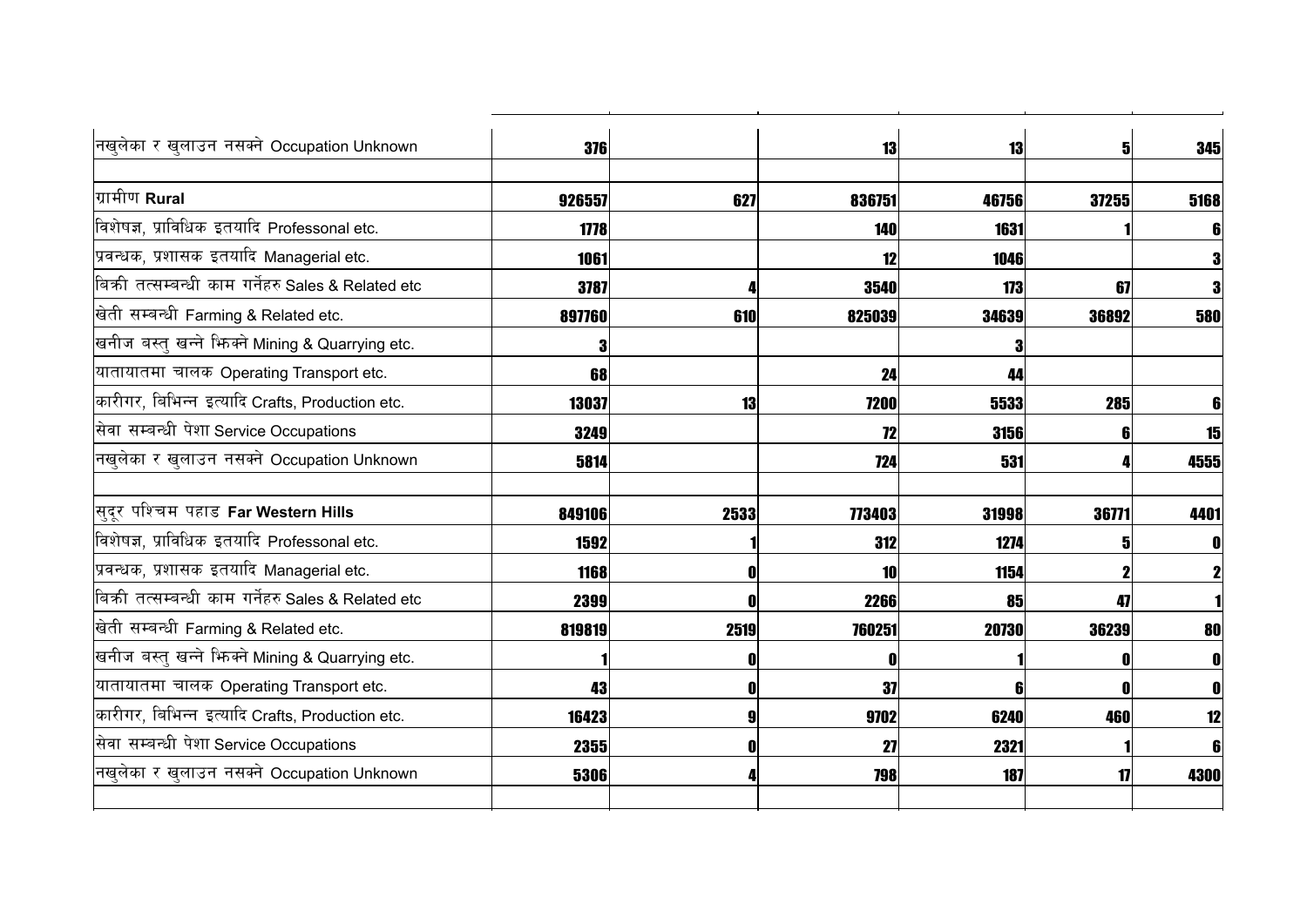| शहर Urban                                         | n      | N    |        | O     | 0            | O           |
|---------------------------------------------------|--------|------|--------|-------|--------------|-------------|
| विशेषज्ञ, प्राविधिक इतयादि Professonal etc.       |        |      |        |       |              |             |
| प्रवन्धक, प्रशासक इतयादि Managerial etc.          | 0      |      |        |       |              |             |
| बिकी तत्सम्बन्धी काम गर्नेहरु Sales & Related etc | N      |      |        |       |              |             |
| खेती सम्बन्धी Farming & Related etc.              | 0      |      |        |       |              |             |
| खनीज बस्तु खन्ने भिज्मे Mining & Quarrying etc.   | ſ      |      |        |       |              |             |
| यातायातमा चालक Operating Transport etc.           | N      |      |        |       |              |             |
| कारीगर, बिभिन्न इत्यादि Crafts, Production etc.   |        |      |        |       |              |             |
| सेवा सम्बन्धी पेशा Service Occupations            |        |      |        |       |              |             |
| नखुलेका र खुलाउन नसक्ने Occupation Unknown        | 0      |      |        |       |              |             |
| ग्रामीण Rural                                     | 849106 | 2533 | 773403 | 31998 | 36771        | 4401        |
| विशेषज्ञ, प्राविधिक इतयादि Professonal etc.       | 1592   |      | 312    | 1274  |              |             |
| प्रवन्धक, प्रशासक इतयादि Managerial etc.          | 1168   |      | 10     | 1154  |              | $\mathbf 2$ |
| बिकी तत्सम्बन्धी काम गर्नेहरु Sales & Related etc | 2399   |      | 2266   | 85    | 47           |             |
| खेती सम्बन्धी Farming & Related etc.              | 819819 | 2519 | 760251 | 20730 | 36239        | 80          |
| खनीज बस्तु खन्ने भिनको Mining & Quarrying etc.    |        |      |        |       |              |             |
| यातायातमा चालक Operating Transport etc.           | 43     |      | 37     | 6     |              |             |
| कारीगर, बिभिन्न इत्यादि Crafts, Production etc.   | 16423  |      | 9702   | 6240  | 460          | 12          |
| सेवा सम्बन्धी पेशा Service Occupations            | 2355   |      | 27     | 2321  |              | 6           |
| नखलेका र खुलाउन नसक्ने Occupation Unknown         | 5306   |      | 798    | 187   | $\mathbf{1}$ | 4300        |
| मिध्य भित्री मधेश Central Inner Terai             | 120857 | 249  | 100188 | 14402 | 5330         | 688         |
| विशेषज्ञ, प्राविधिक इतयादि Professonal etc.       | 217    |      | 21     | 196   |              | O           |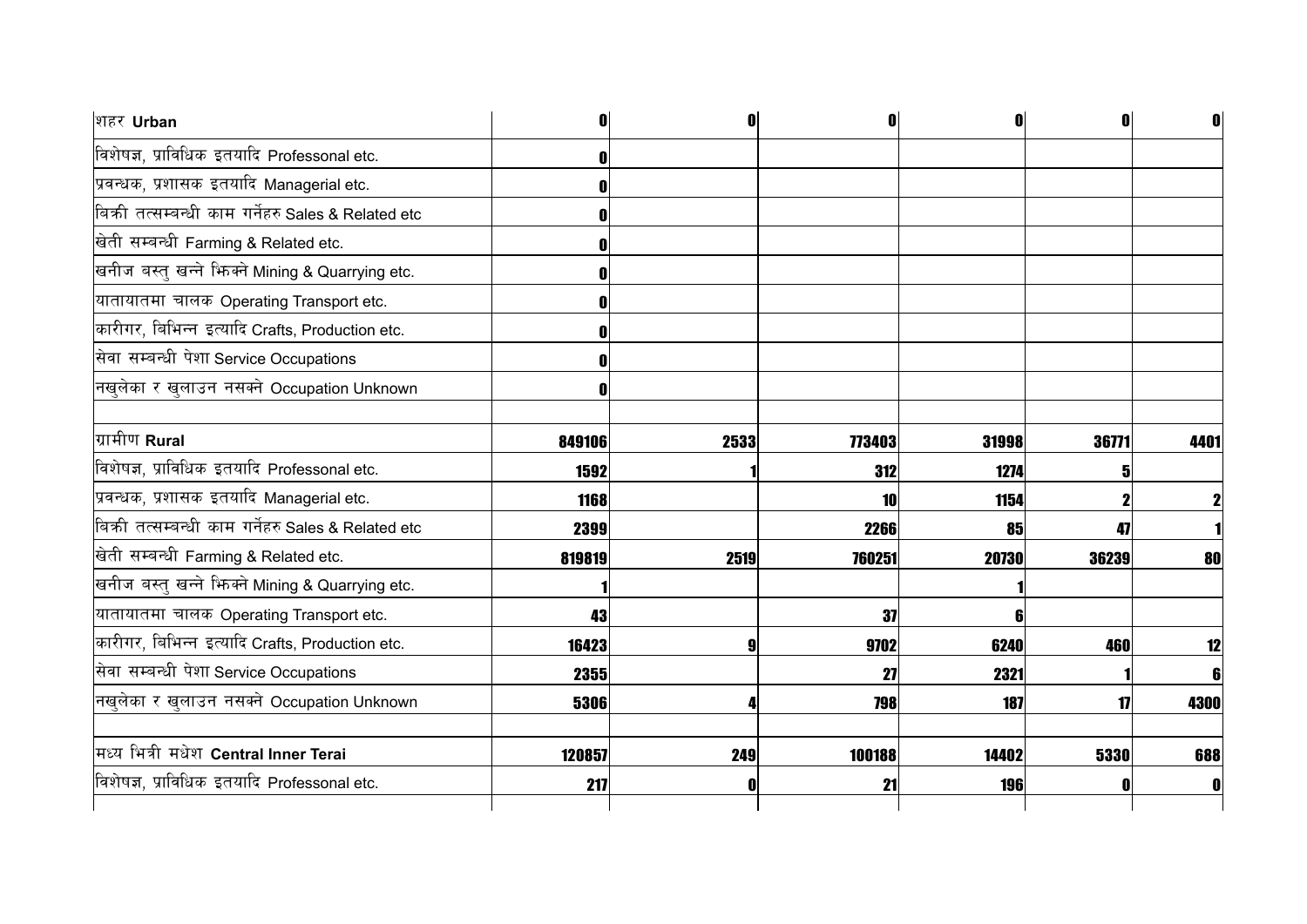| प्रवन्धक, प्रशासक इतयादि Managerial etc.          | 349    |     |        | 341   | n    |     |
|---------------------------------------------------|--------|-----|--------|-------|------|-----|
| बिकी तत्सम्बन्धी काम गर्नेहरु Sales & Related etc | 924    |     | 827    | 78    | 16   |     |
| खेती सम्बन्धी Farming & Related etc.              | 115125 | 247 | 98421  | 11156 | 5291 | 10  |
| खनीज बस्तु खन्ने भिन्क्ने Mining & Quarrying etc. |        |     |        |       |      |     |
| यातायातमा चालक Operating Transport etc.           | 121    |     | 12     | 109   | 0    |     |
| कारीगर, बिभिन्न इत्यादि Crafts, Production etc.   | 1983   |     | 765    | 1200  | 16   |     |
| सेवा सम्बन्धी पेशा Service Occupations            | 1114   |     | 35     | 1076  |      |     |
| नखुलेका र खुलाउन नसक्ने Occupation Unknown        | 1022   |     | 100    | 244   | 6    | 672 |
| शहर Urban                                         |        | n   |        | 0     | 0    |     |
| विशेषज्ञ, प्राविधिक इतयादि Professonal etc.       |        |     |        |       |      |     |
| प्रवन्धक, प्रशासक इतयादि Managerial etc.          | n      |     |        |       |      |     |
| बिकी तत्सम्बन्धी काम गर्नेहरु Sales & Related etc |        |     |        |       |      |     |
| खिती सम्बन्धी Farming & Related etc.              | n      |     |        |       |      |     |
| खनीज बस्तु खन्ने भिज्म्ने Mining & Quarrying etc. |        |     |        |       |      |     |
| यातायातमा चालक Operating Transport etc.           |        |     |        |       |      |     |
| कारीगर, बिभिन्न इत्यादि Crafts, Production etc.   |        |     |        |       |      |     |
| सेवा सम्बन्धी पेशा Service Occupations            |        |     |        |       |      |     |
| नखुलेका र खुलाउन नसक्ने Occupation Unknown        |        |     |        |       |      |     |
| ग्रामीण Rural                                     | 120857 | 249 | 100188 | 14402 | 5330 | 688 |
| विशेषज्ञ, प्राविधिक इतयादि Professonal etc.       | 217    |     | 21     | 196   |      |     |
| प्रवन्धक, प्रशासक इतयादि Managerial etc.          | 349    |     |        | 341   |      |     |
| बिकी तत्सम्बन्धी काम गर्नेहरु Sales & Related etc | 924    |     | 827    | 78    | 16   |     |
| खिती सम्बन्धी Farming & Related etc.              | 115125 | 247 | 98421  | 11156 | 5291 | 10  |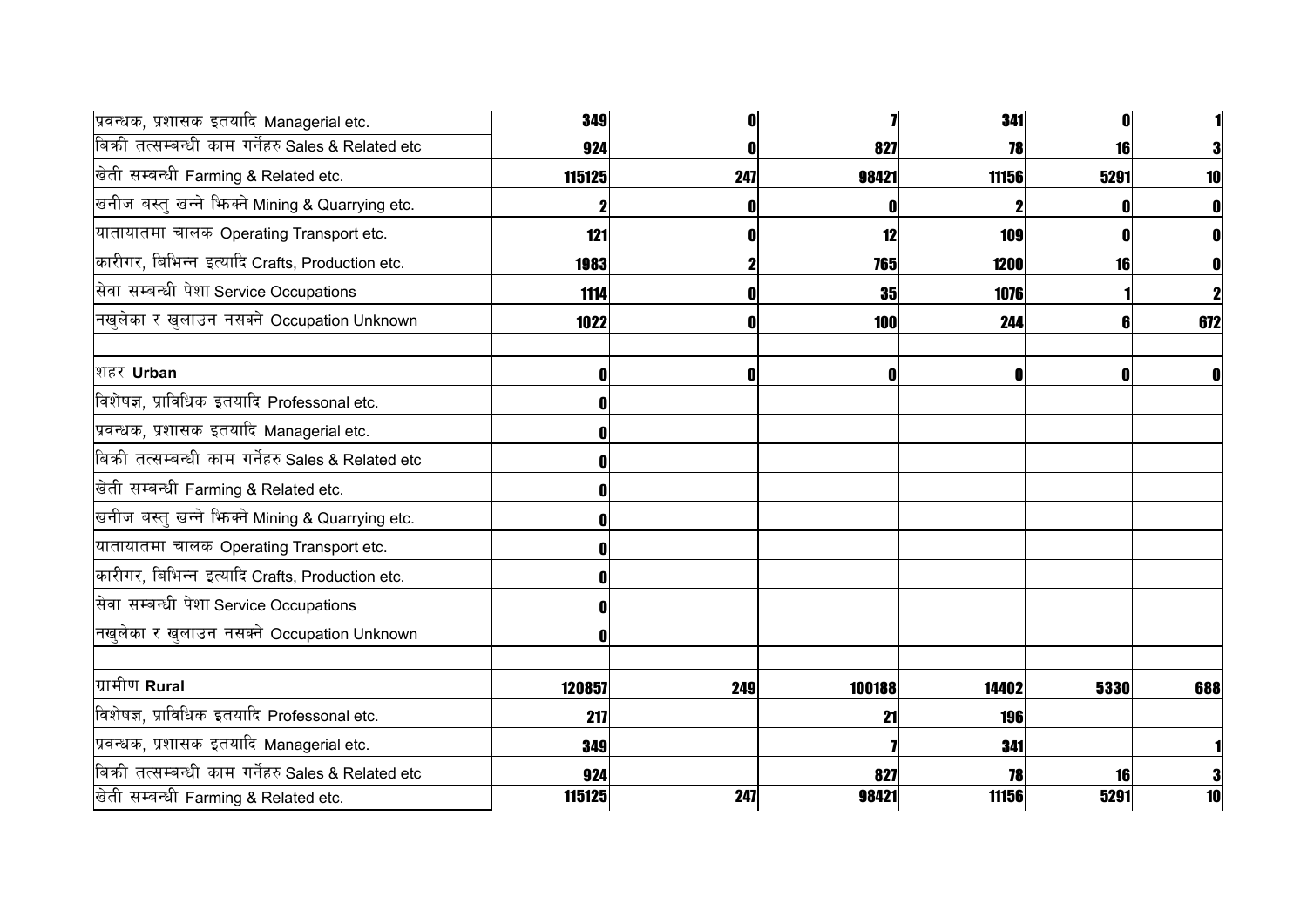| खनीज बस्तु खन्ने भिन्नने Mining & Quarrying etc.  |       |     |       |       |      |     |
|---------------------------------------------------|-------|-----|-------|-------|------|-----|
| यातायातमा चालक Operating Transport etc.           | 121   |     | 12    | 109   |      |     |
| कारीगर, बिभिन्न इत्यादि Crafts, Production etc.   | 1983  |     | 765   | 1200  | 16   |     |
| सेवा सम्बन्धी पेशा Service Occupations            | 1114  |     | 35    | 1076  |      |     |
| नखलेका र खुलाउन नसक्ने Occupation Unknown         | 1022  |     | 100   | 244   |      | 672 |
| पश्चिम भित्री मधेश Western Inner Terai            | 33814 | 689 | 14748 | 15700 | 2224 | 453 |
| विशेषज्ञ, प्राविधिक इतयादि Professonal etc.       | 105   |     |       | 89    |      |     |
| प्रवन्धक, प्रशासक इतयादि Managerial etc.          | 119   | 0   |       | 109   |      |     |
| बिकी तत्सम्बन्धी काम गर्नेहरु Sales & Related etc | 648   | O   | 604   | 38    |      |     |
| खेती सम्बन्धी Farming & Related etc.              | 31140 | 689 | 13586 | 14654 | 2207 |     |
| खनीज बस्तु खन्ने भिन्क्ने Mining & Quarrying etc. |       | 0   |       |       |      |     |
| यातायातमा चालक Operating Transport etc.           |       | 0   |       |       |      |     |
| कारीगर, बिभिन्न इत्यादि Crafts, Production etc.   | 816   | 0   | 482   | 322   | 11   |     |
| सेवा सम्बन्धी पेशा Service Occupations            | 524   | 0   | 25    | 471   |      | 28  |
| नखुलेका र खुलाउन नसक्ने Occupation Unknown        | 454   | 0   | 27    | 15    |      | 412 |
| शहर Urban                                         |       | 0   |       |       |      |     |
| विशेषज्ञ, प्राविधिक इतयादि Professonal etc.       |       |     |       |       |      |     |
| प्रवन्धक, प्रशासक इतयादि Managerial etc.          |       |     |       |       |      |     |
| बिकी तत्सम्बन्धी काम गर्नेहरु Sales & Related etc |       |     |       |       |      |     |
| खेती सम्बन्धी Farming & Related etc.              |       |     |       |       |      |     |
| खनीज बस्तु खन्ने भिज्म्ने Mining & Quarrying etc. |       |     |       |       |      |     |
| यातायातमा चालक Operating Transport etc.           |       |     |       |       |      |     |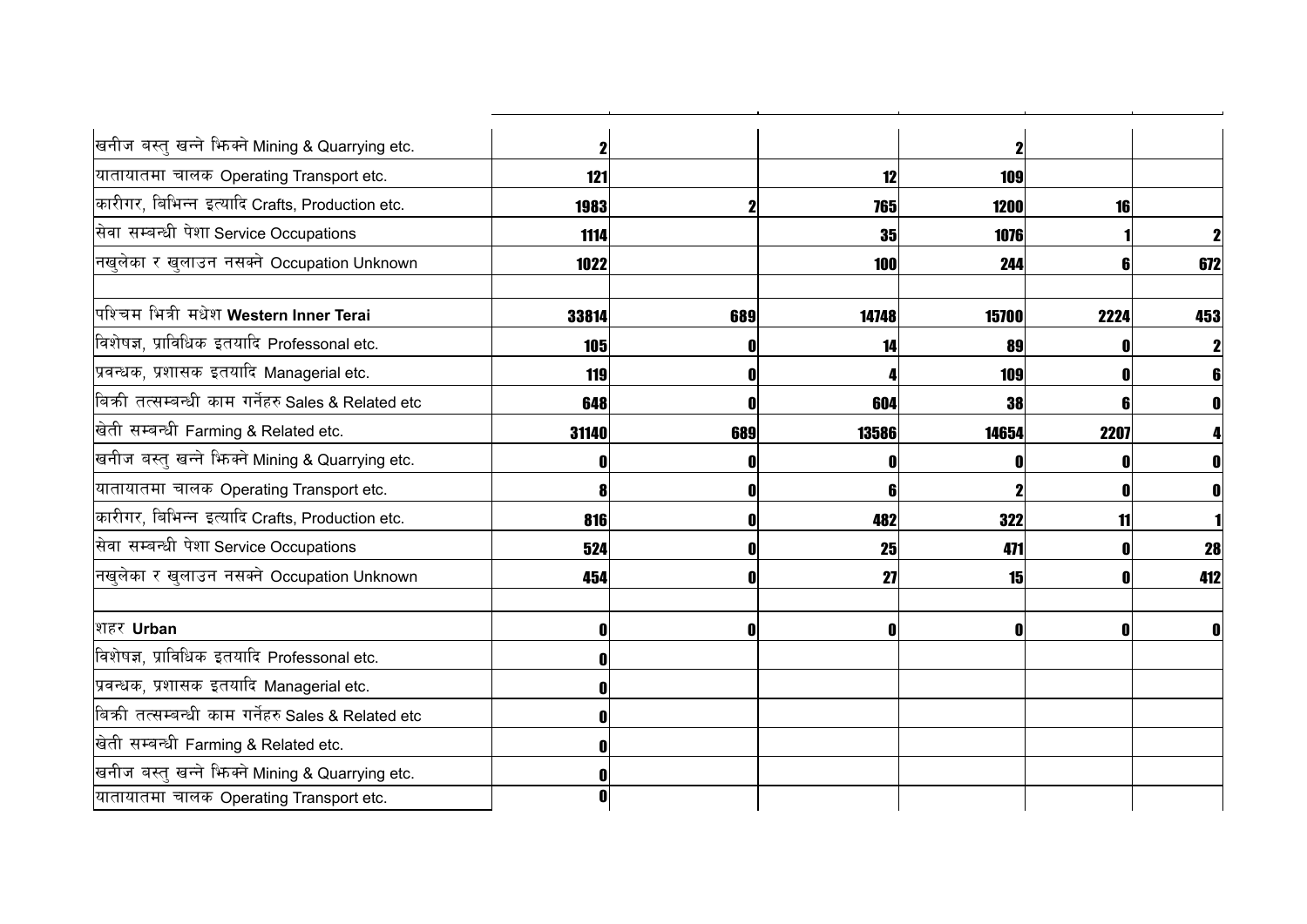| कारीगर, बिभिन्न इत्यादि Crafts, Production etc.   |        |      |        |            |            |     |
|---------------------------------------------------|--------|------|--------|------------|------------|-----|
| सेवा सम्बन्धी पेशा Service Occupations            |        |      |        |            |            |     |
| नखुलेका र खुलाउन नसक्ने Occupation Unknown        | n      |      |        |            |            |     |
| ग्रामीण Rural                                     | 33814  | 689  | 14748  | 15700      | 2224       | 453 |
| विशेषज्ञ, प्राविधिक इतयादि Professonal etc.       | 105    |      |        | 89         |            |     |
| प्रवन्धक, प्रशासक इतयादि Managerial etc.          | 119    |      |        | 109        |            |     |
| बिकी तत्सम्बन्धी काम गर्नेहरु Sales & Related etc | 648    |      | 604    | 38         |            |     |
| खिती सम्बन्धी Farming & Related etc.              | 31140  | 689  | 13586  | 14654      | 2207       |     |
| खनीज बस्तु खन्ने भिन्क्ने Mining & Quarrying etc. |        |      |        |            |            |     |
| यातायातमा चालक Operating Transport etc.           |        |      |        |            |            |     |
| कारीगर, बिभिन्न इत्यादि Crafts, Production etc.   | 816    |      | 482    | 322        | 11         |     |
| सेवा सम्बन्धी पेशा Service Occupations            | 524    |      | 25     | 471        |            | 28  |
| नखुलेका र खुलाउन नसक्ने Occupation Unknown        | 454    |      | 27     | 15         |            | 412 |
| पिश्चिम तराई Western Terai                        | 188484 | 4710 | 105079 | 60091      | 18187      | 417 |
| विशेषज्ञ, प्राविधिक इतयादि Professonal etc.       | 806    | n    | 79     | <b>722</b> |            |     |
| प्रवन्धक, प्रशासक इतयादि Managerial etc.          | 998    | O    | 15     | 981        |            |     |
| बिकी तत्सम्बन्धी काम गर्नेहरु Sales & Related etc | 3262   |      | 2751   | 277        | <b>220</b> |     |
| खेती सम्बन्धी Farming & Related etc.              | 175501 | 4696 | 99960  | 52756      | 17843      | 246 |
| खनीज बस्तु खन्ने भिज्मने Mining & Quarrying etc.  |        |      |        |            |            |     |
| यातायातमा चालक Operating Transport etc.           | 106    |      | 14     | 91         |            |     |
| कारीगर, बिभिन्न इत्यादि Crafts, Production etc.   | 3060   |      | 1302   | 1672       | 75         |     |
| सेवा सम्बन्धी पेशा Service Occupations            | 3896   |      | 586    | 3272       | 36         |     |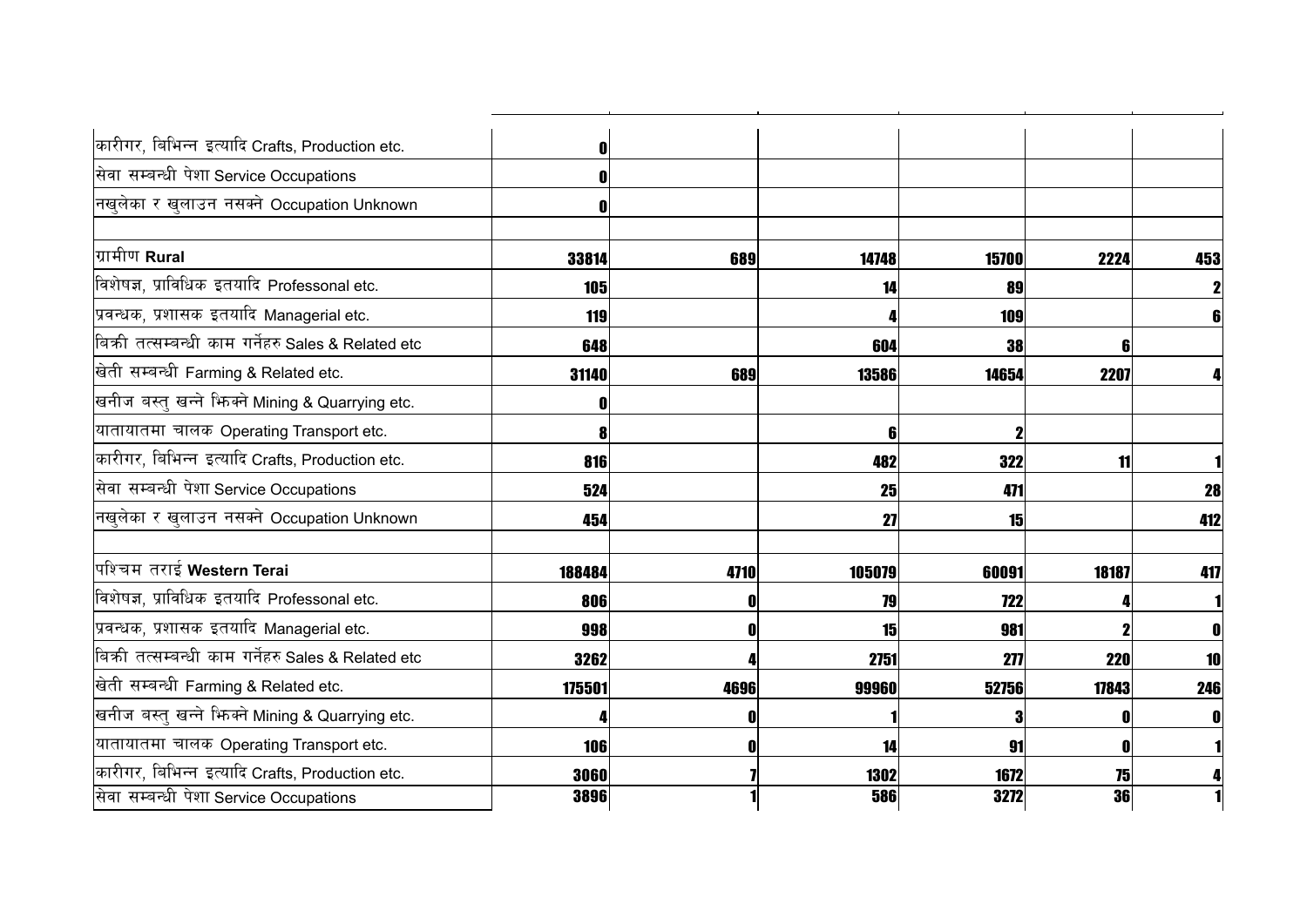| नखुलेका र खुलाउन नसक्ने Occupation Unknown        | 851    | 2           | 371    | 317        |                       | 154 |
|---------------------------------------------------|--------|-------------|--------|------------|-----------------------|-----|
| शिहर Urban                                        | 0      | $\mathbf 0$ | ſ      | O          | $\mathbf{\mathbf{0}}$ |     |
| विशेषज्ञ, प्राविधिक इतयादि Professonal etc.       |        |             |        |            |                       |     |
| प्रवन्धक, प्रशासक इतयादि Managerial etc.          |        |             |        |            |                       |     |
| बिकी तत्सम्बन्धी काम गर्नेहरु Sales & Related etc |        |             |        |            |                       |     |
| खेती सम्बन्धी Farming & Related etc.              | Λ      |             |        |            |                       |     |
| खनीज बस्तु खन्ने भिन्नमे Mining & Quarrying etc.  |        |             |        |            |                       |     |
| यातायातमा चालक Operating Transport etc.           | Λ      |             |        |            |                       |     |
| कारीगर, बिभिन्न इत्यादि Crafts, Production etc.   |        |             |        |            |                       |     |
| सेवा सम्बन्धी पेशा Service Occupations            |        |             |        |            |                       |     |
| नखुलेका र खुलाउन नसक्ने Occupation Unknown        |        |             |        |            |                       |     |
| ग्रामीण Rural                                     | 188484 | 4710        | 105079 | 60091      | 18187                 | 417 |
| विशेषज्ञ, प्राविधिक इतयादि Professonal etc.       | 806    |             | 79     | <b>722</b> |                       |     |
| प्रवन्धक, प्रशासक इतयादि Managerial etc.          | 998    |             | 15     | 981        |                       |     |
| बिकी तत्सम्बन्धी काम गर्नेहरु Sales & Related etc | 3262   |             | 2751   | 277        | 220                   | 10  |
| खेती सम्बन्धी Farming & Related etc.              | 175501 | 4696        | 99960  | 52756      | 17843                 | 246 |
| खनीज बस्तु खन्ने भिज्म्ने Mining & Quarrying etc. |        |             |        | Я          |                       |     |
| यातायातमा चालक Operating Transport etc.           | 106    |             | 14     | 91         |                       |     |
| कारीगर, बिभिन्न इत्यादि Crafts, Production etc.   | 3060   |             | 1302   | 1672       | 75                    |     |
| सेवा सम्बन्धी पेशा Service Occupations            | 3896   |             | 586    | 3272       | 36                    |     |
| नखुलेका र खुलाउन नसक्ने Occupation Unknown        | 851    |             | 371    | 317        |                       | 154 |
|                                                   |        |             |        |            |                       |     |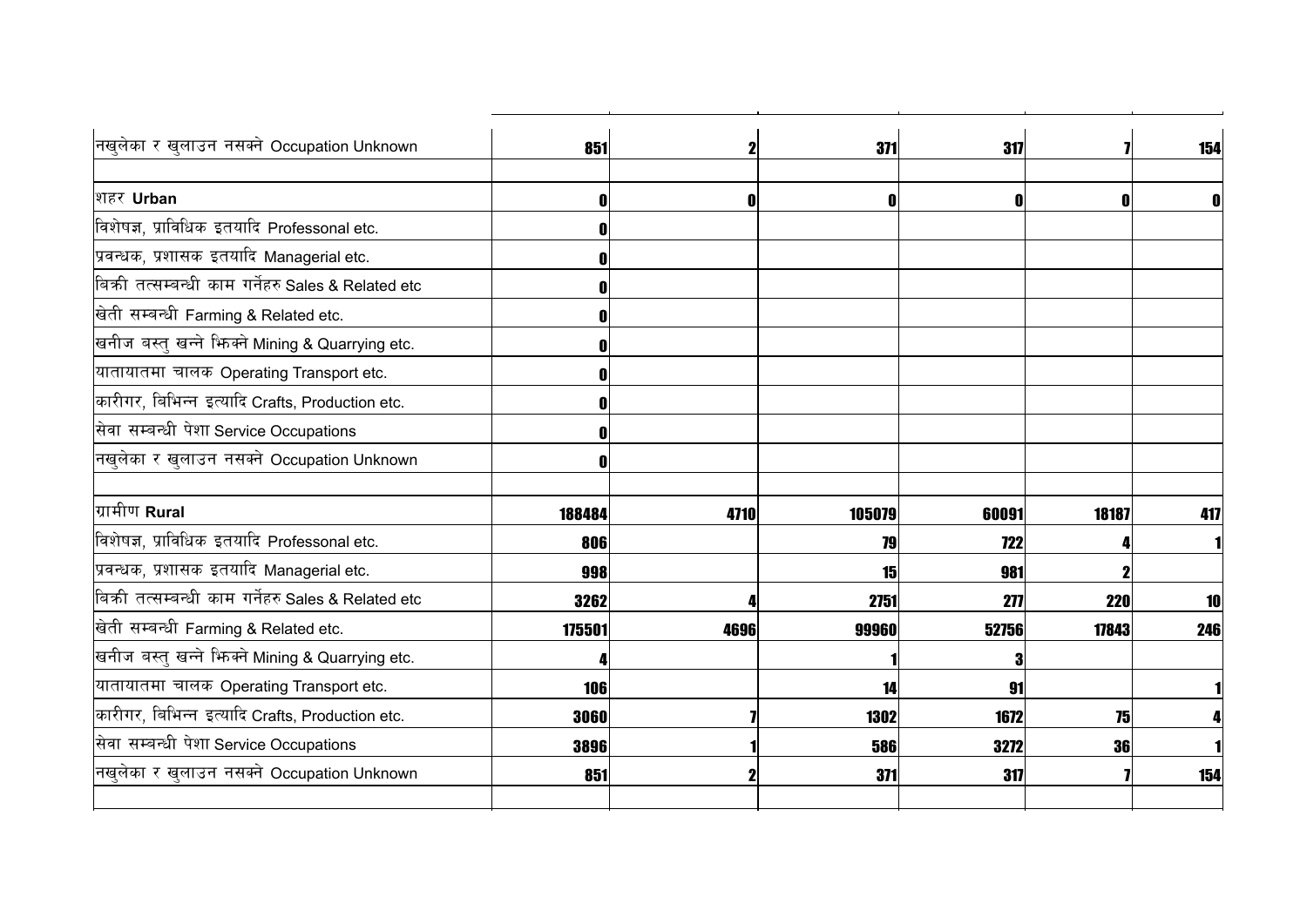| सुदूर पश्चिम तराई Far Western Terai               | 119656             | 2043 | 61309 | 45951      | 9523 | 830 |
|---------------------------------------------------|--------------------|------|-------|------------|------|-----|
| विशेषज्ञ, प्राविधिक इतयादि Professonal etc.       | 423                |      | 63    | 359        |      |     |
| प्रवन्धक, प्रशासक इतयादि Managerial etc.          | 595                |      |       | 592        |      |     |
| बिकी तत्सम्बन्धी काम गर्नेहरु Sales & Related etc | 2453               |      | 2164  | 202        | 64   | 16  |
| खेती सम्बन्धी Farming & Related etc.              | 108925             | 2027 | 57928 | 39525      | 9343 | 102 |
| खनीज बस्तु खन्ने भिज्म्ने Mining & Quarrying etc. | 0                  |      |       |            |      |     |
| यातायातमा चालक Operating Transport etc.           | <b>120</b>         |      | 54    | 65         |      |     |
| कारीगर, बिभिन्न इत्यादि Crafts, Production etc.   | 2577               |      | 925   | 1587       | 52   |     |
| सेवा सम्बन्धी पेशा Service Occupations            | 3159               |      | 43    | 3099       | 17   |     |
| नखुलेका र खुलाउन नसक्ने Occupation Unknown        | 1404               |      | 129   | 522        | 46   | 707 |
| शहर Urban                                         | 5575               | 175  | 2441  | 2706       | 107  | 146 |
| विशेषज्ञ, प्राविधिक इतयादि Professonal etc.       | 188                |      | 32    | <b>155</b> |      |     |
| प्रवन्धक, प्रशासक इतयादि Managerial etc.          | 285                |      |       | 284        |      |     |
| बिकी तत्सम्बन्धी काम गर्नेहरु Sales & Related etc | 1642               |      | 1509  | 82         | 42   |     |
| खेती सम्बन्धी Farming & Related etc.              | 902                | 164  | 409   | 254        | 43   | 32  |
| खनीज बस्तु खन्ने भिनको Mining & Quarrying etc.    | 0                  |      |       |            |      |     |
| यातायातमा चालक Operating Transport etc.           | $\overline{\bf 7}$ |      | 48    | 28         |      |     |
| कारीगर, बिभिन्न इत्यादि Crafts, Production etc.   | 1246               |      | 401   | 821        | 16   |     |
| सेवा सम्बन्धी पेशा Service Occupations            | 939                |      |       | 928        |      |     |
| नखुलेका र खुलाउन नसक्ने Occupation Unknown        | 296                |      | 33    | 154        |      | 107 |
| ग्रामीण Rural                                     | 114081             | 1868 | 58868 | 43245      | 9416 | 684 |
| विशेषज्ञ, प्राविधिक इतयादि Professonal etc.       | 235                |      | 31    | 204        |      |     |